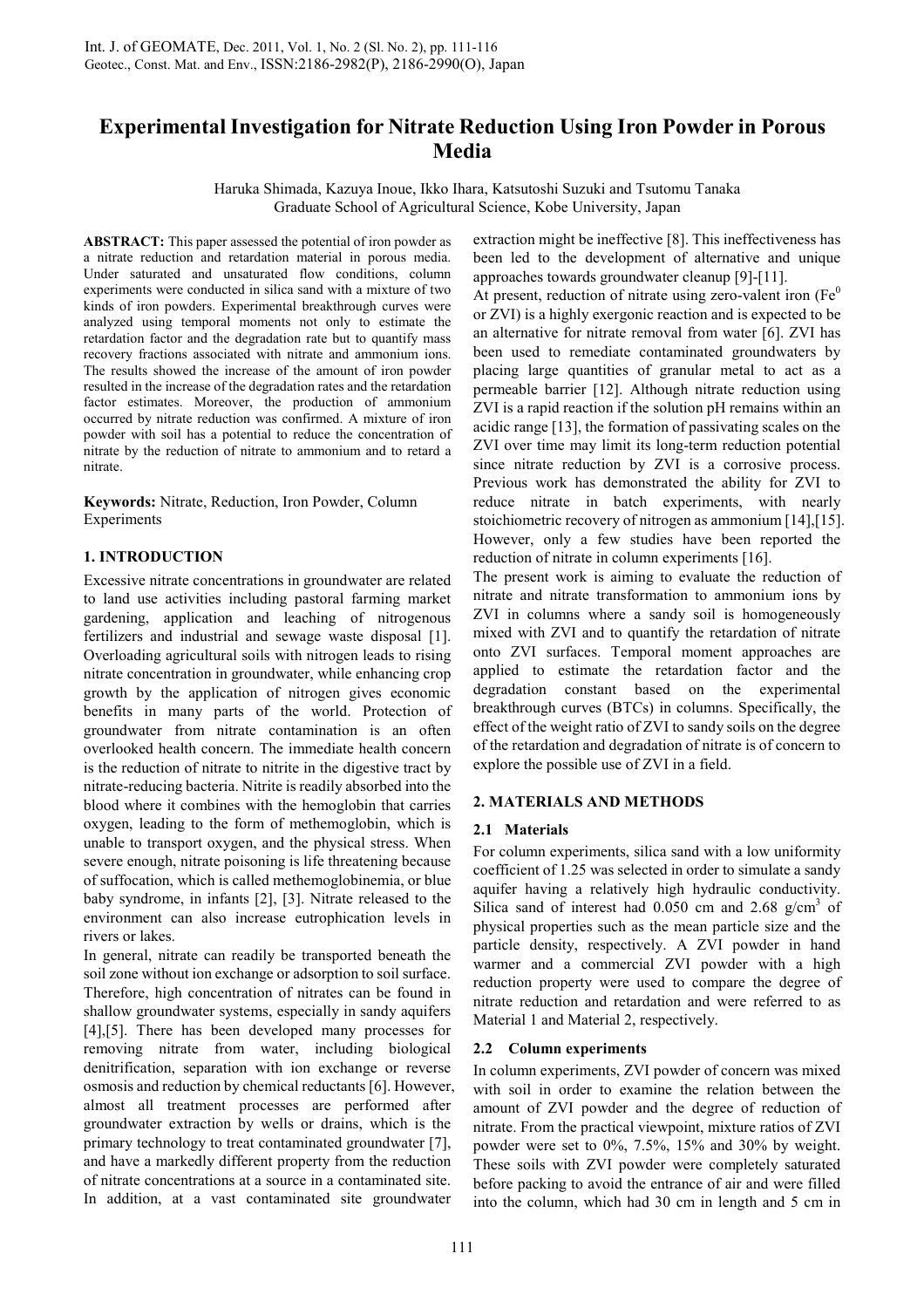| ZVI material     | Mixture ratio of ZVI<br>powder $(\% )$ | Seepage velocity<br>$\text{cm/s)}$ | Volumetric water<br>content $(-)$ | Moisture condition |  |
|------------------|----------------------------------------|------------------------------------|-----------------------------------|--------------------|--|
| None (Sand only) |                                        |                                    |                                   |                    |  |
|                  | $\boldsymbol{0}$                       | 0.010, 0.037                       | 0.41                              | Saturated          |  |
|                  | $\theta$                               | 0.053                              | 0.30                              | Unsaturated        |  |
| Material 1       |                                        |                                    |                                   |                    |  |
|                  | 7.5, 15, 30                            | 0.010, 0.037                       | 0.41                              | Saturated          |  |
|                  | 7.5, 15, 30                            | 0.053                              | 0.30                              | Unsaturated        |  |
| Material 2       |                                        |                                    |                                   |                    |  |
|                  | 7.5, 15, 30                            | 0.010, 0.037                       | 0.41                              | Saturated          |  |
|                  | 7.5, 15, 30                            | 0.053                              | 0.30                              | Unsaturated        |  |

Table 1 Experimental cases.

\*All combinations of these factors were treated in column experiments.

diameter in increments of 2.5 cm. Each layer was compacted to adjust the dry density prior to filling the next layer. The porosity was able to be estimated in each experiment indirectly from the measurements of the particle density and the dry soil bulk density, resulting in approximately 0.41 of the porosity in flow field for both materials. In Fig. 1, the detailed column design is illustrated. Also, experimental cases are listed in Table 1.

After packing, as shown in Fig. 1(a), water was applied to the column up to a specific level controlled by constant head reservoirs at the top and bottom of the saturated media, while maintaining the saturated condition of porous media. Steady saturated flow field was established in the column when fluctuations in the observed drainage rate from the bottom reservoir became negligible. A volume of  $40 \text{ cm}^3$  $KNO<sub>3</sub>$  solution under saturated condition was applied to the top of the column to produce a pulse input with an initial concentration of  $1.5 \times 10^{-4}$  g/cm<sup>3</sup> of NO<sub>3</sub>-N. Prescribed solute source condition was designed to clarify the transient concentrations of  $NO<sub>3</sub>-N$  and to effectively provide the parameter identification relevant to solute transport using temporal moment approaches, which will be stated in the following subsection. Pore water samples at the end of the column were taken at specific intervals using a fraction collector. Nitrate ion in the pore water samples was analyzed by capillary electrophoresis (G1600A, Agilent technologies, USA). The basic anion buffer and a fused silica capillary with 104 cm in length and 50  $\mu$ m internal diameter were obtained from Agilent technologies. The temperature controlled cartridge for fused silica was set at 15 °C. The concentration of ammonium ion was determined by the indophenol blue method using a spectrophotometer (HACH, DR-4000).

To investigate the impact of water content on the nitrate behavior, column experiments under unsaturated conditions were carried out in a similar manner but a different pulse volume of 20  $\text{cm}^3$  due to the difference of volumetric water content. As shown in Fig. 1(b) in unsaturated experiments, instead of constant head reservoir, suction was applied using a vacuum pump at the bottom of the column to keep the moisture content inside the column uniform while water was sprinkled over the top of the



(a) Saturated condition (b) Unsaturated condition

Fig. 1 Schematic diagram of experimental column system.

medium until the outflow from the bottom of the column equaled the volume of the water input. Prior to an application of solute pulse, samples were adjusted to steady state water flow condition.

### **2.3 Temporal moment analysis**

A sorbing and degradable chemical moving through a homogeneous medium at a steady and uniform flow rate is considered. Assuming linear, equilibrium sorption and first-order kinetic degradation for the solute, the governing transport equation can be written as

$$
R\frac{\partial c}{\partial t} = \alpha_L v_p \frac{\partial^2 c}{\partial x^2} - v_p \frac{\partial c}{\partial x} - \lambda c
$$
 (1)

where  $c$  is the concentration of solute,  $x$  is the coordinate,  $t$ is the time,  $R$  is the retardation factor estimate,  $v_p$  is the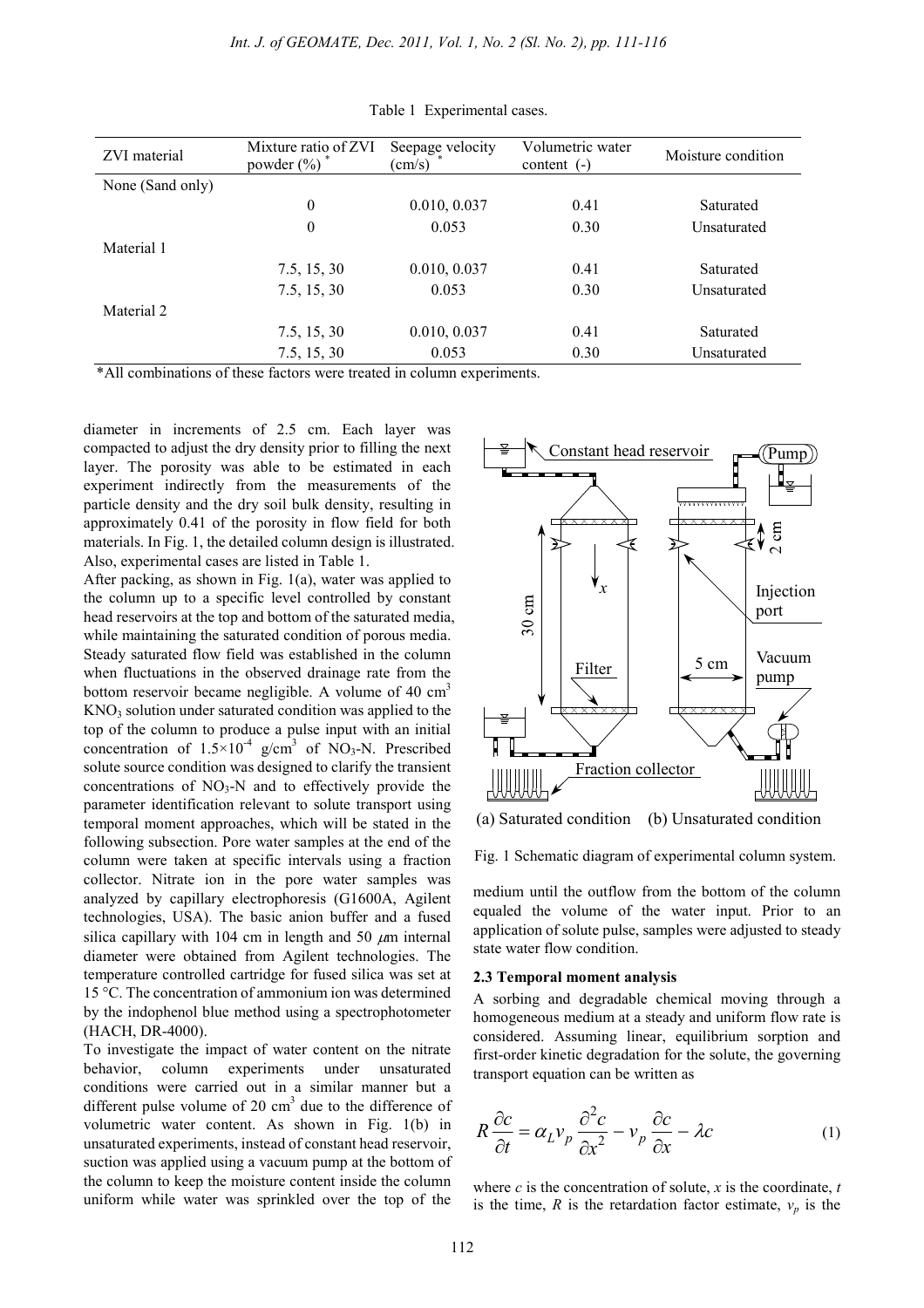average pore water velocity,  $\alpha_L$  is the dispersivity, and  $\lambda$  is the degradation rate [17].

Temporal moment analysis is convenient to use, as there is no need to solve the transport model in real time and degrees of spreading and asymmetry [18]. The *n*-th order temporal moments are defined as

$$
M_n = \int_0^\infty t^n c(x, t) dt
$$
 (2)

The nomalized temporal moments  $\mu_n$  at a location *x*, are defined as

$$
\mu_n = \frac{M_n}{M_0} = \frac{\int_0^\infty t^n c(x, t) dt}{\int_0^\infty c(x, t) dt}
$$
\n(3)

Equations (2) and (3) are used to obtain experimental temporal moments from concentration BTCs. Das and Kluitenberg [17] derived theoretical first temporal moment using Laplace formation of Eq. (1). By setting the experimentally determined moments equal to the theoretical moments, we can estimate the dispersivity and the retardation factor [19].

$$
\alpha_L = \frac{\xi_p}{2} \frac{\mu_2}{\mu_1^2} \tag{4}
$$

$$
R = \frac{(\mu_1 - 0.5t_0)\sqrt{v_p^2 + 4\alpha_L v_p \lambda}}{x}
$$
 (5)

where  $\xi_p$  is the distance between the source and the observation location and  $t_0$  is the pulse duration. In all experiments,  $t_0$  was set to 30 seconds.

The mass fraction of solute that is collected in the effluent during column experiment is summed up to provide an estimate of the mass recovery fraction (MRF) [17].

$$
MRF = \frac{\int_0^\infty Q(L,t)c(L,t)dt}{\int_0^\infty Q(0,t)c(0,t)dt}
$$
\n(6)

where *Q* is the volumetric flow rates and *L* is the length of the soil column. MRF allows to obtain the degradation rate [17].

$$
\lambda = \frac{1}{\mu_1} \ln \left( \frac{1}{MRF} \right) \tag{7}
$$

#### **3 RESULTS AND DISCUSSION**

## **3.1 Effect of ZVI powder on nitrate retardation**

Representative BTCs under different mixture ratios of ZVI



Fig. 2 Representative BTCs for different mixture ratios of ZVI powder in hand warmer under saturated condition.



Fig. 3 Representative BTCs for different mixture ratios of commercial ZVI powder under saturated condition.

powder as a function of pore volume for Materials 1 and 2 are shown in Fig. 2 and Fig. 3, respectively. Pore volume is calculated as

$$
\text{Pore volume} = \frac{q_w t}{\theta L} = \frac{v_p t}{L} \tag{8}
$$

where  $q_w$  is the water flux and  $\theta$  is the volumetric water content. When solutes travel without the adsorption onto the soil particle, or the retardation, the pore volume becomes the unity.

As shown in Fig. 2 and Fig. 3, observed BTCs exhibit the shift of the peak concentration at the corresponding pore volume toward a larger pore volume with the increase of the amount of ZVI powder. A slight tailing of the BTCs, which shows an asymmetric shape and extends longer with the increase of the pore volume, can also be seen in Fig. 2 and Fig. 3, except for the case of 0% of the mixture ratio. These results imply that as for the influence of a mixture of ZVI powder and soil in a practical situation, degradation of nitrate concentration is expected due to the reaction of nitrate with ZVI powder as a travel time of nitrate from ground surface to groundwater becomes longer. Thus, for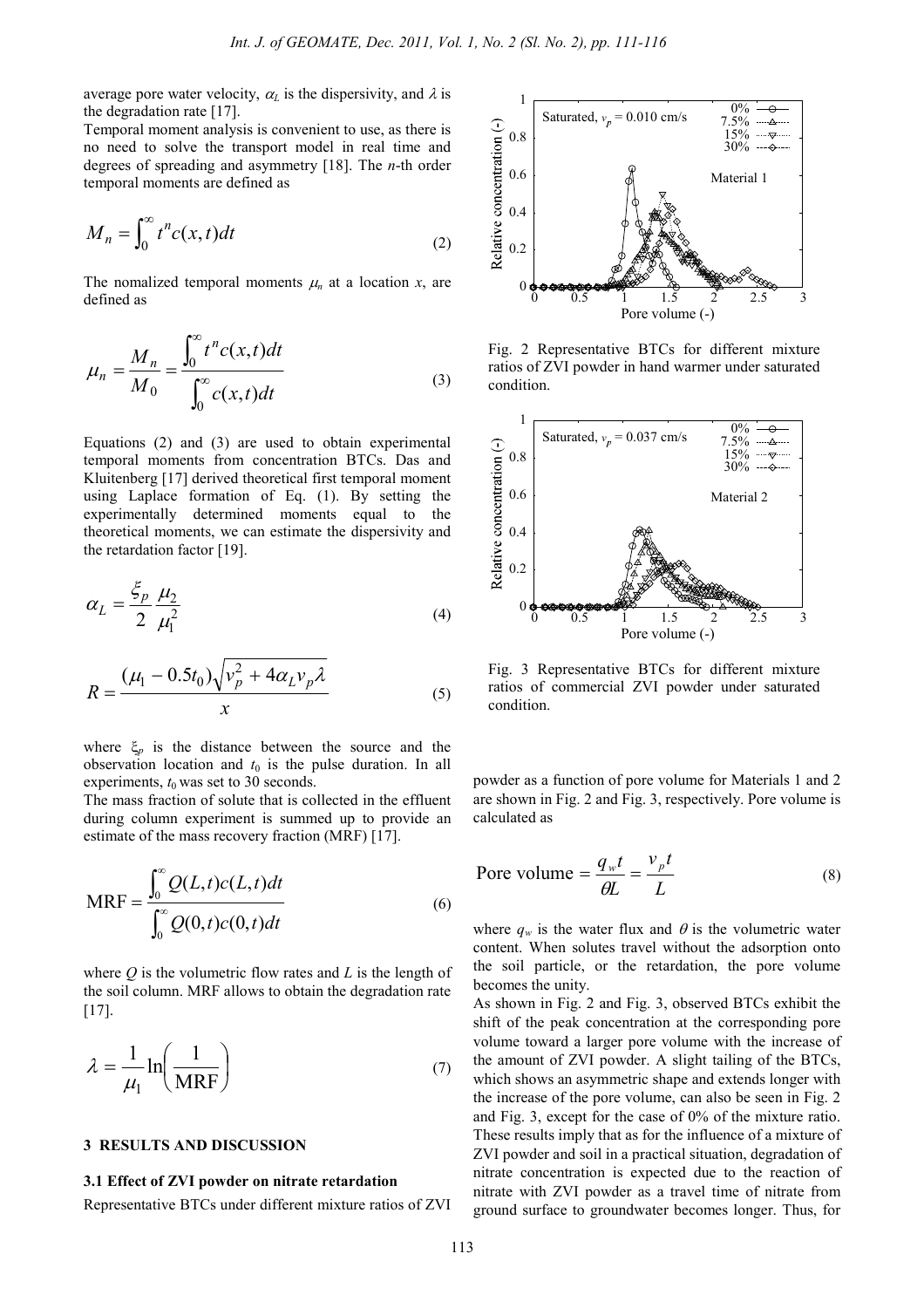

Fig. 4 Relation between the mixture ratio of ZVI powder in hand warmer and the retardation factor estimates.



Fig. 6 Relation between the mixture ratio of ZVI powder in hand warmer and the degradation rate.

the purpose of the retardation of nitrate, the use of ZVI powder might be effective in soils.

In order to quantify the degree of adsorption of nitrate onto ZVI powder, the retardation factor is employed as a measure and is estimated based on Eq. (5). The relation between the mixture ratio of ZVI powder and the retardation factor estimates for Materials 1 and 2 are shown in Fig. 4 and Fig. 5, respectively. As a whole, the retardation factor estimates are within the range of approximately 1.3 to 1.6 under saturated condition. Some kind of sorption of nitrate to ZVI powder may occur associated with the mixture of ZVI powder with soil. On the other hand, under unsaturated condition, the retardation factor estimates range from approximately 1.0 up to 1.2, indicating that the degree of adsorption under unsaturated condition is lower than that under saturated condition. This is because a less water content and a higher pore velocity may lead to decrease the course of transport under unsaturated condition in comparison with solute pathways under saturated condition.

The values of retardation factor between two kinds of ZVI powder, as seen in Fig. 4 and Fig. 5, vary with a similar tendency. In addition, the retardation factor estimates for both materials are almost the same values corresponding to



Fig. 5 Relation between the mixture ratio of commercial ZVI powder and the retardation factor estimates.



Fig. 7 Relation between the mixture ratio of commercial ZVI powder and the degradation rate.

the same mixture ratio of ZVI powder. These results show that there is no difference in the degree of adsorption between two materials.

### **3.2 Effect of ZVI powder on nitrate reduction**

To quantify the effect of ZVI powder on nitrate reduction during a transport, degradation rate estimates are calculated using Eq.(7) and are plotted as a function of mixture ratio of ZVI powder for Materials 1 and 2 in Fig. 6 and Fig. 7, respectively. Regardless of water content, the degradation rate increases as the amount of ZVI powder increases for both materials, suggesting that the increase of the amount of ZVI powder is expected to contribute nitrate reduction. As stated in the preceding subsection, under saturated condition, the opportunity of adsorption of nitrate to ZVI powder may occur due to the mixture of ZVI powder with soil and may enhance the nitrate reduction in the duration occurring adsorption phenomena. In contrast to the results of retardation factor estimates under saturated condition, as shown in Fig. 4 and Fig. 5, values of retardation factor are little change in the range of approximately 1.0 to 1.2 regardless of the mixture ratio of ZVI powder under unsaturated condition. However, the degradation rates exhibit a little difference between saturated and unsaturated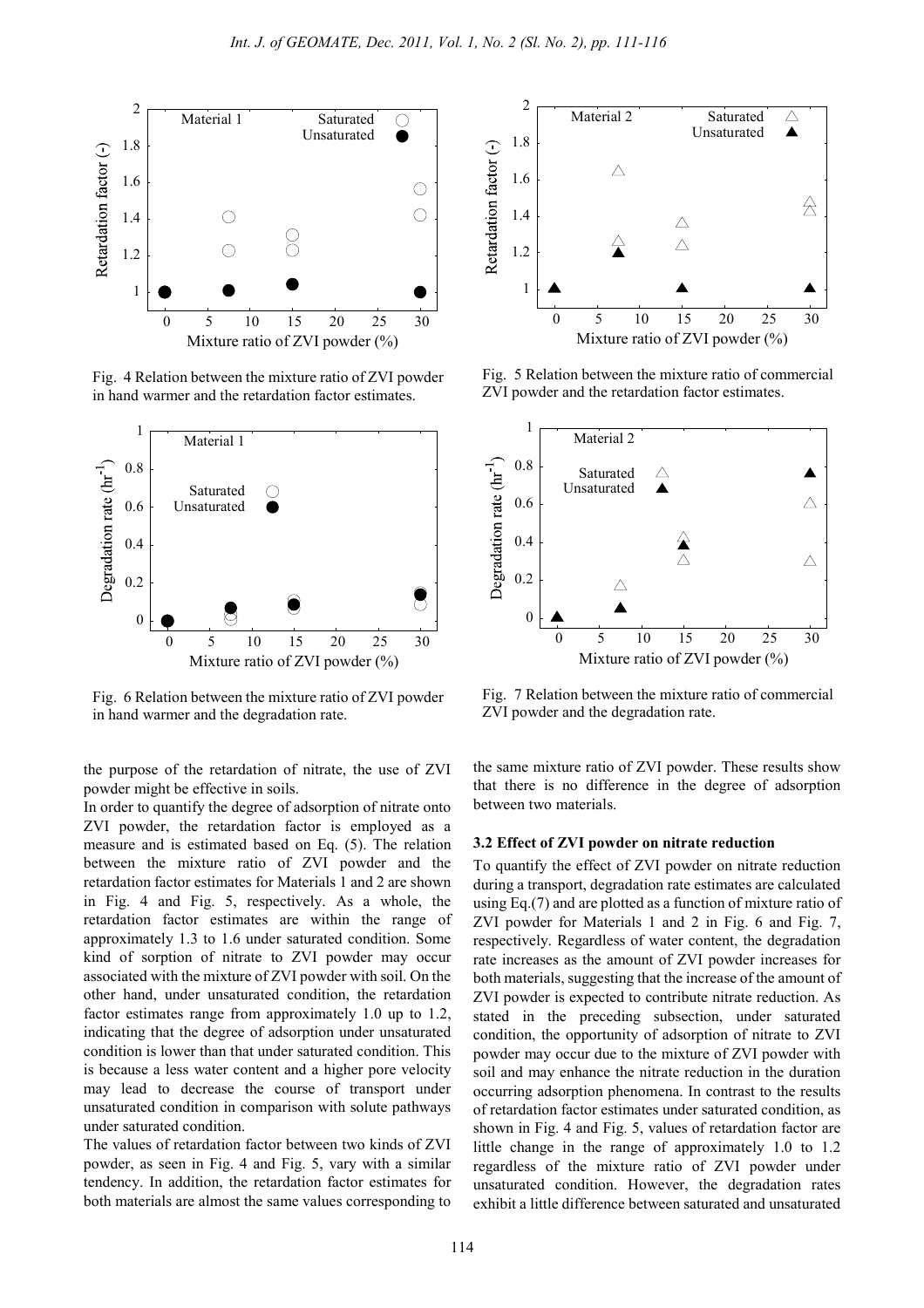| Nitrogen<br>species | Moisture<br>condition | Mixture ratio of ZVI powder $(\% )$ |            |       |       |            |       |       |
|---------------------|-----------------------|-------------------------------------|------------|-------|-------|------------|-------|-------|
|                     |                       |                                     | Material 1 |       |       | Material 2 |       |       |
|                     |                       |                                     | 7.5        | 15    | 30    | 7.5        | 15    | 30    |
| $NO3-N$             | Saturated             | 1.000                               | 0.976      | 0.924 | 0.930 | 0.939      | 0.853 | 0.795 |
| $NH_4-N$            | Saturated             | 0.000                               | 0.003      | 0.000 | 0.005 | 0.038      | 0.044 | 0.090 |
| $NO3-N$             | Unsaturated           | 1.000                               | 0.990      | 0.985 | 0.978 | 0.992      | 0.951 | 0.893 |
| $NH_4-N$            | Unsaturated           | 0.000                               | 0.003      | 0.009 | 0.000 | 0.010      | 0.048 | 0.109 |

Table 2 MRF of each mixture ratio of ZVI powder.

conditions at the same amount of ZVI powder as seen in Fig. 6 and Fig. 7. This may attribute to the presence of air under unsaturated condition, enhancing a prompt oxidation of ZVI powder, since corrosion process may induce the nitrate reduction [15].

As for the case of Material 1, the degradation rate estimates are in the range of approximately  $0.09$  hr<sup>-1</sup> to  $0.15$  hr<sup>-1</sup> in Fig. 6, when pH ranges from 7 to 9 in this study. The results are in good agreement with a previous study. Alowitz and Scherer [9] reported the degradation rate of approximately 0.13  $\text{hr}^{-1}$  at pH 8. In the comparison with two kinds of ZVI powder, although the retardation factor estimates have similar values, the degradation rates hinge on the material of interest. In the case of Material 2 as shown in Fig. 7, the estimate of degradation rate at 7.5% of the mixture ratio is about 2 times larger than that of Material 1 in Fig. 6. At 30% of the mixture ratio, the degradation rate of Material 2 becomes about 4 times larger than that of Material 1. These results show that commercial ZVI powder is more effective than ZVI powder in hand warmer from the point of view of nitrate reduction.

#### **3.3 Mass recovery fraction**

In the process of nitrate reduction, the product of ammonium and relevant mass recovery are of important. Table 2 lists the MRFs for different mixture ratios of ZVI powder estimated from Eq. (6) in order to compare the total amount of  $NO_3-N$  leaching from the bottom of the column with the total amount of  $NH_4-N$  yielded by  $NO_3-N$ reduction. As for the results under saturated conditions, the mean values of two experimental cases having different seepage velocities are shown. The reaction of nitrate reduction can be described by Eq. (9) [16].

$$
NO_3^- + 10H^+ + 4Fe^0 \rightarrow NH_4^+ + 3H_2O + 4Fe^{2+}
$$
 (9)

As seen in Table 2, the MRF of  $NO<sub>3</sub>-N$  decreases with the increase of the mixture ratio of ZVI powder, resulting in the increase of the MRF of  $NH<sub>4</sub>-N$ , particularly in Material 2. Interestingly, the loss of  $NO<sub>3</sub>-N$  does not necessarily correspond to the production of  $NH_4-N$ , especially in the media mixed with Material 1. It appears that a part of nitrate or ammonium ion may strongly adsorb to ZVI powder and remain in the column, consequently leading to the unbalance of the total MRFs of  $NO_3-N$  and  $NH_4-N$ .





Fig. 8 Relation between the mixture ratio of ZVI powder in hand warmer and the dispersivity.



Fig. 9 Relation between the mixture ratio of commercial ZVI powder and the dispersivity.

times larger than that of Material 1 at the same mixture ratio, indicating the property of commercial ZVI powder in terms of nitrate reduction to ammonium. On the contrary to this, nitrate is slightly converted to ammonium by the reaction between nitrate and Material 1. Hence, single application of Material 1 becomes less effective in the nitrate degradation.

## **3.4 Effect of ZVI powder on dispersivity**

The spread of the nitrate in soils is also important in a field application of ZVI powder. The dispersivities of nitrate are also estimated from Eq. (4), and are shown as a function of